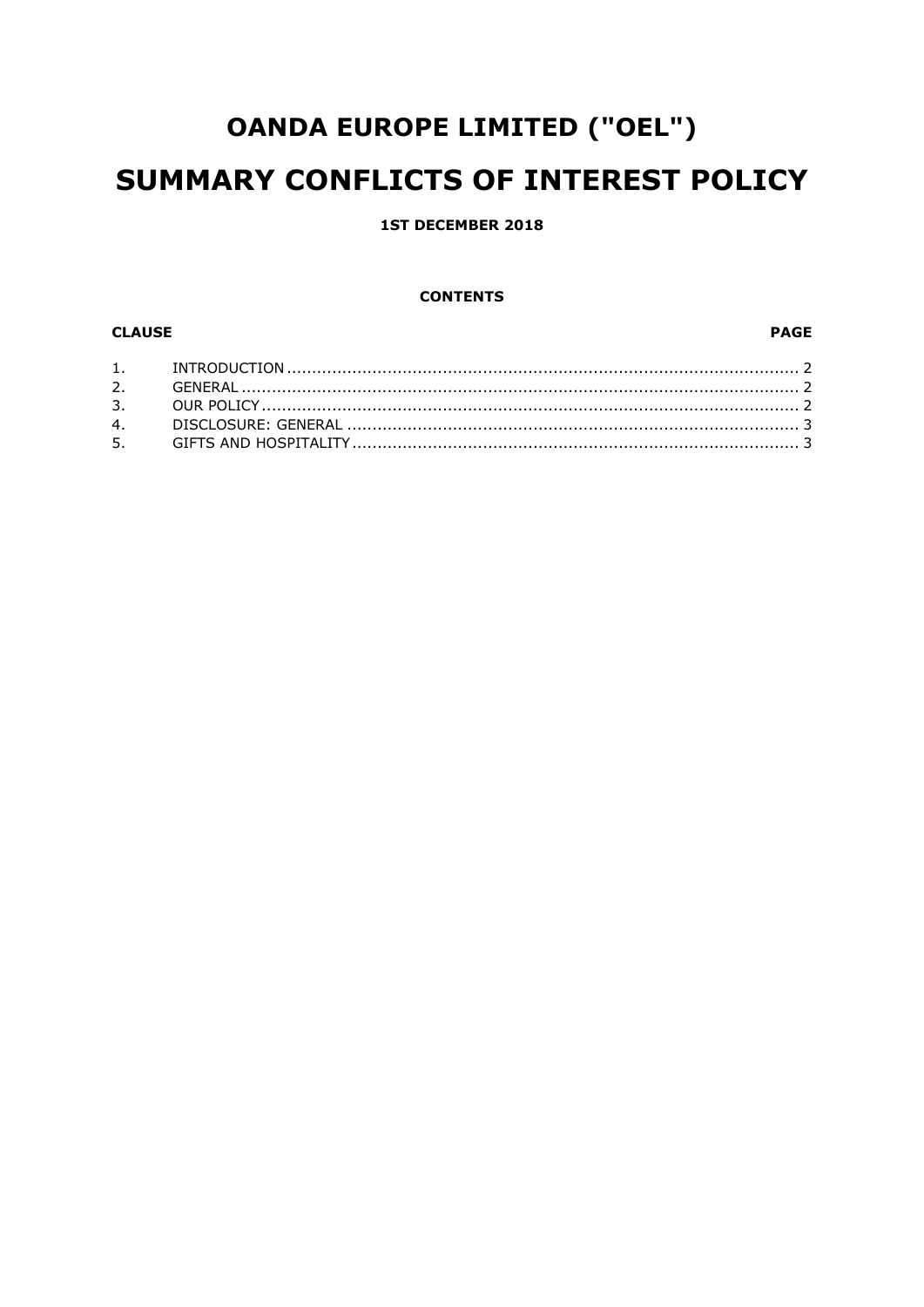## 1. **INTRODUCTION**

- 1.1 This is a summary of the policy we maintain in order to manage conflicts of interest in respect of the duties we owe to our clients.
- 1.2 This policy must be reviewed an updated periodically (and at least annually).

## 2. **GENERAL**

- 2.1 A conflict of interest can arise between (i) the OANDA group companies including OEL ("we" or "the firm") and associates, including the directors and staff of these companies ("relevant persons") and (ii) you as a client. A conflict of interest can also arise between your interests and those of another client of ours. For these purposes, we shall take account of whether the firm or a relevant person, or a person directly or indirectly linked by control to the firm, is in any of the following situations, whether as a result of providing investment or ancillary services or investment activities or otherwise:
	- (a) the firm or that person is likely to make a financial gain, or avoid a financial loss, at the expense of the client;
	- (b) the firm or that person has an interest in the outcome of a service provided to the client or of a transaction carried out on behalf of the client, which is distinct from the client's interest in that outcome;
	- (c) the firm or that person has a financial or other incentive to favour the interest of another client or group of clients over the interests of the client;
	- (d) the firm or that person carries on the same business as the client;
	- (e) the firm or that person receives or will receive from a person other than the client an inducement in relation to a service provided to the client, in the form of monetary or non-monetary benefits or services.
- 2.2 We are required to establish, maintain and operate effective organisational and administrative arrangements with a view to taking all reasonable steps to prevent conflicts of interest from constituting or giving rise to a material risk of damage to the interests of our clients. Where this is not possible, as a matter of last resort, we disclose remaining (potential) conflicts of interest.

## 3. **OUR POLICY**

- 3.1 We are required to establish, implement and maintain an effective conflicts of interest policy. That policy must (a) identify, with reference to the specific services and activities carried out by us or on our behalf, the circumstances which constitute or may give rise to a conflict of interest entailing a risk of damage to the interests of one or more clients; and (b) must specify procedures to be followed and measures to be adopted in order to prevent or manage such conflicts. We aim to keep a record of the kinds of activity we carry on in which a relevant conflict could arise or has arisen, and, in doing so we take into account the activities of other companies within the OANDA group.
- 3.2 We also maintain procedures to manage actual or potential conflicts. The procedures and measures referred to at 3.1 (b) above are designed to ensure that relevant persons engaged in different business activities involving a conflict of interest of the kind specified in paragraph 3.1 (a) carry on those activities at an appropriate level of independence, and to the risk of damage to the interests of clients.
- 3.3 For the purposes of paragraph 3.1 (b), the procedures and measures include: